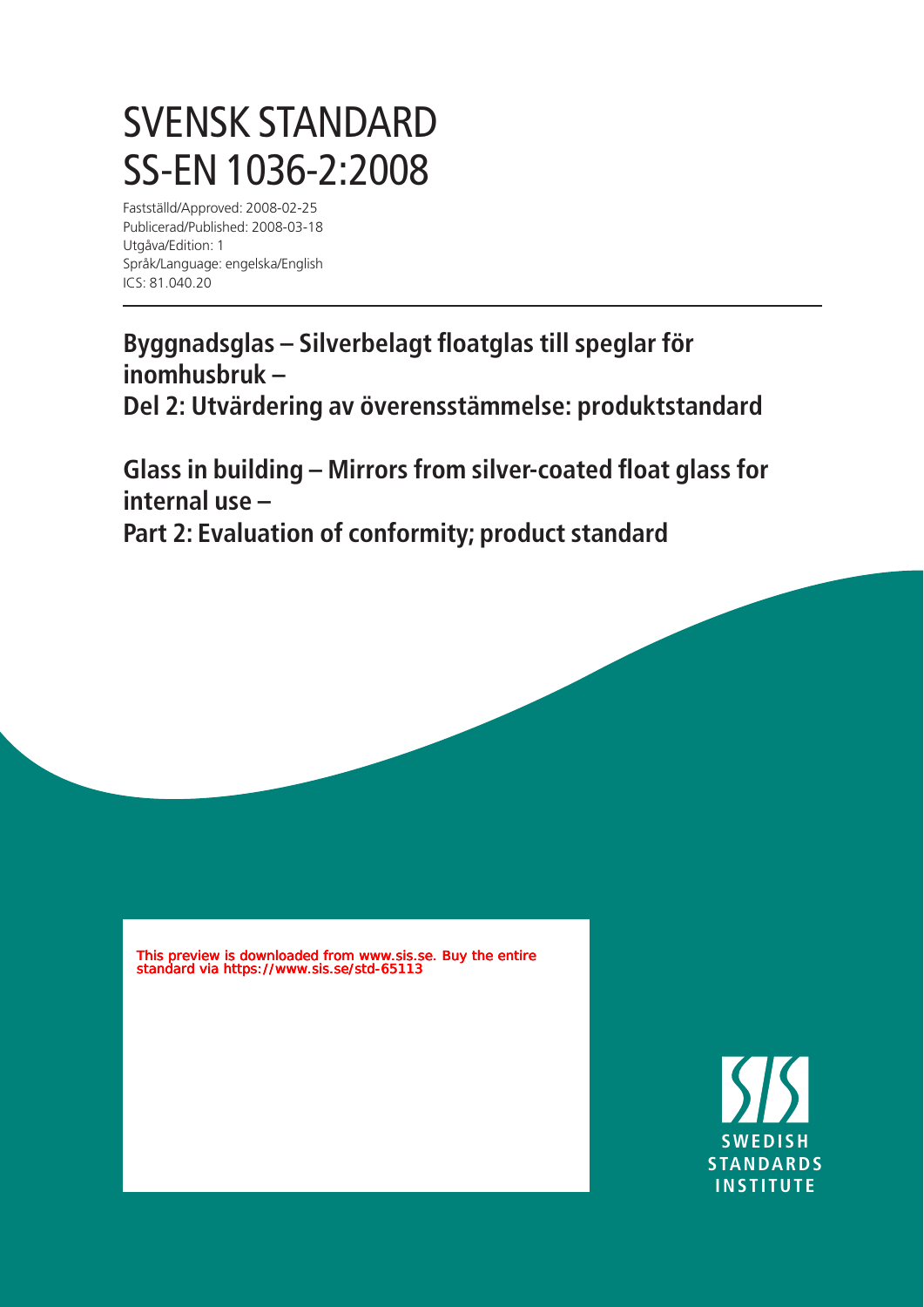## Hitta rätt produkt och ett leveranssätt som passar dig

#### **Standarder**

Genom att följa gällande standard både effektiviserar och säkrar du ditt arbete. Många standarder ingår dessutom ofta i paket.

#### **Tjänster**

Abonnemang är tjänsten där vi uppdaterar dig med aktuella standarder när förändringar sker på dem du valt att abonnera på. På så sätt är du säker på att du alltid arbetar efter rätt utgåva.

e-nav är vår online-tjänst som ger dig och dina kollegor tillgång till standarder ni valt att abonnera på dygnet runt. Med e-nav kan samma standard användas av flera personer samtidigt.

#### **Leveranssätt**

Du väljer hur du vill ha dina standarder levererade. Vi kan erbjuda dig dem på papper och som pdf.

#### **Andra produkter**

Vi har böcker som underlättar arbetet att följa en standard. Med våra böcker får du ökad förståelse för hur standarder ska följas och vilka fördelar den ger dig i ditt arbete. Vi tar fram många egna publikationer och fungerar även som återförsäljare. Det gör att du hos oss kan hitta över 500 unika titlar. Vi har även tekniska rapporter, specifikationer och "workshop agreement". Matriser är en översikt på standarder och handböcker som bör läsas tillsammans. De finns på sis.se och ger dig en bra bild över hur olika produkter hör ihop.

#### **Standardiseringsprojekt**

Du kan påverka innehållet i framtida standarder genom att delta i någon av SIS ca 400 Tekniska Kommittéer.

# Find the right product and the type of delivery that suits you

#### **Standards**

By complying with current standards, you can make your work more efficient and ensure reliability. Also, several of the standards are often supplied in packages.

#### **Services**

Subscription is the service that keeps you up to date with current standards when changes occur in the ones you have chosen to subscribe to. This ensures that you are always working with the right edition.

e-nav is our online service that gives you and your colleagues access to the standards you subscribe to 24 hours a day. With e-nav, the same standards can be used by several people at once.

#### **Type of delivery**

You choose how you want your standards delivered. We can supply them both on paper and as PDF files.

#### **Other products**

We have books that facilitate standards compliance. They make it easier to understand how compliance works and how this benefits you in your operation. We produce many publications of our own, and also act as retailers. This means that we have more than 500 unique titles for you to choose from. We also have technical reports, specifications and workshop agreements. Matrices, listed at sis.se, provide an overview of which publications belong together.

#### **Standardisation project**

You can influence the content of future standards by taking part in one or other of SIS's 400 or so Technical Committees.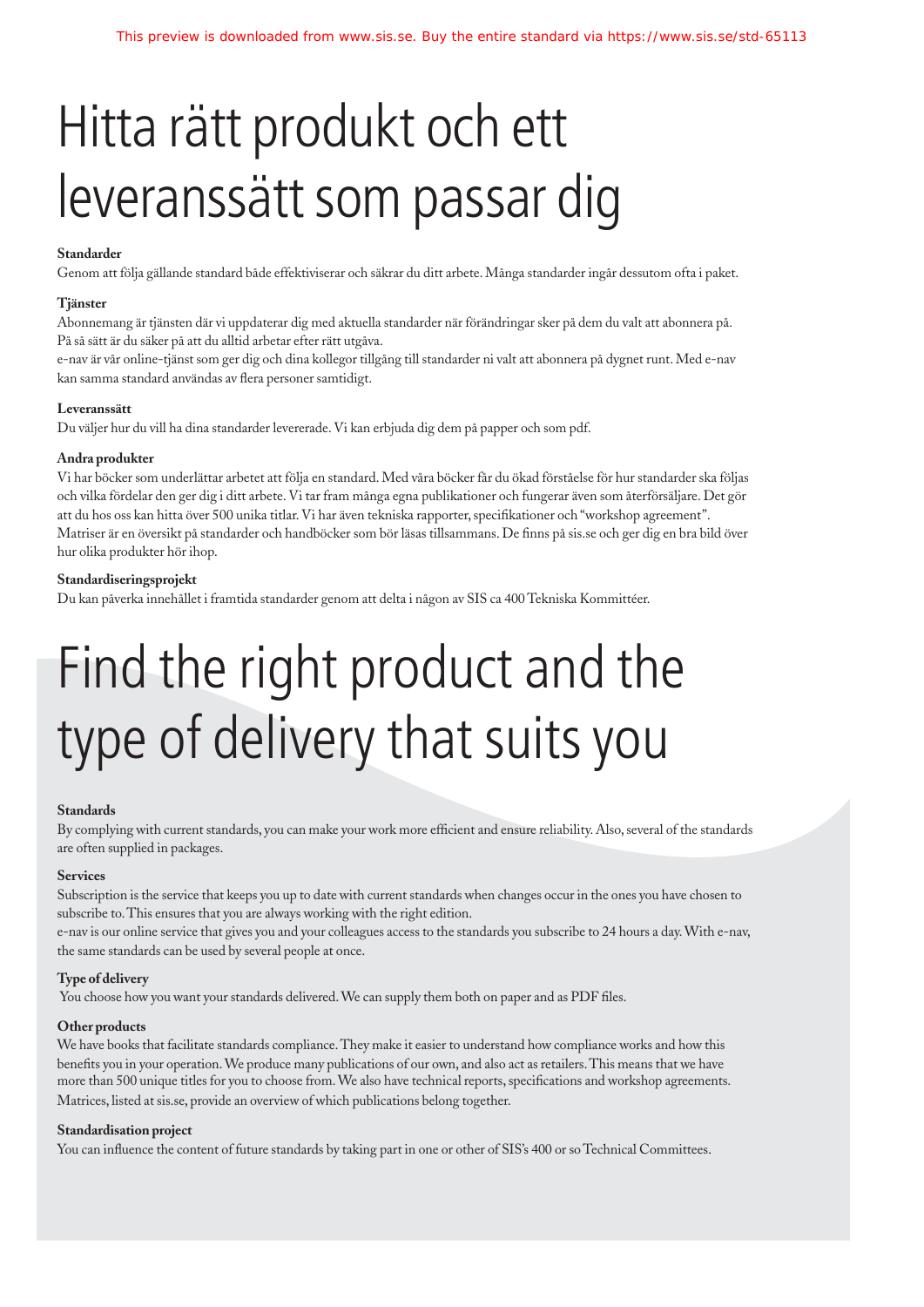Europastandarden EN 1036-2:2008 gäller som svensk standard. Detta dokument innehåller den officiella engelska versionen av EN 1036-2:2008.

The European Standard EN 1036-2:2008 has the status of a Swedish Standard. This document contains the official English version of EN 1036-2:2008.

av denna produkt regleras av slutanvändarlicensen som återfinns i denna produkt, se standardens sista sidor.

■ Copyright/Upphovsrätten till denna produkt tillhör SIS, Swedish Standards Institute, Stockholm, Sverige. Användningen<br>av denna produkt regleras av slutanvändarlicensen som återfinns i denna produkt, se standardens sista

Upplysningar om sakinnehållet i standarden lämnas av SIS, Swedish Standards Institute, telefon 08-555 520 00. Standarder kan beställas hos SIS Förlag AB som även lämnar allmänna upplysningar om svensk och utländsk standard.

Information about the content of the standard is available from the Swedish Standards Institute (SIS), tel +46 8 555 520 00. Standards may be ordered from SIS Förlag AB, who can also provide general information about Swedish and foreign standards.

SIS Förlag AB, SE 118 80 Stockholm, Sweden. Tel: +46 8 555 523 10. Fax: +46 8 555 523 11. E-mail: sis.sales@sis.se Internet: www.sis.se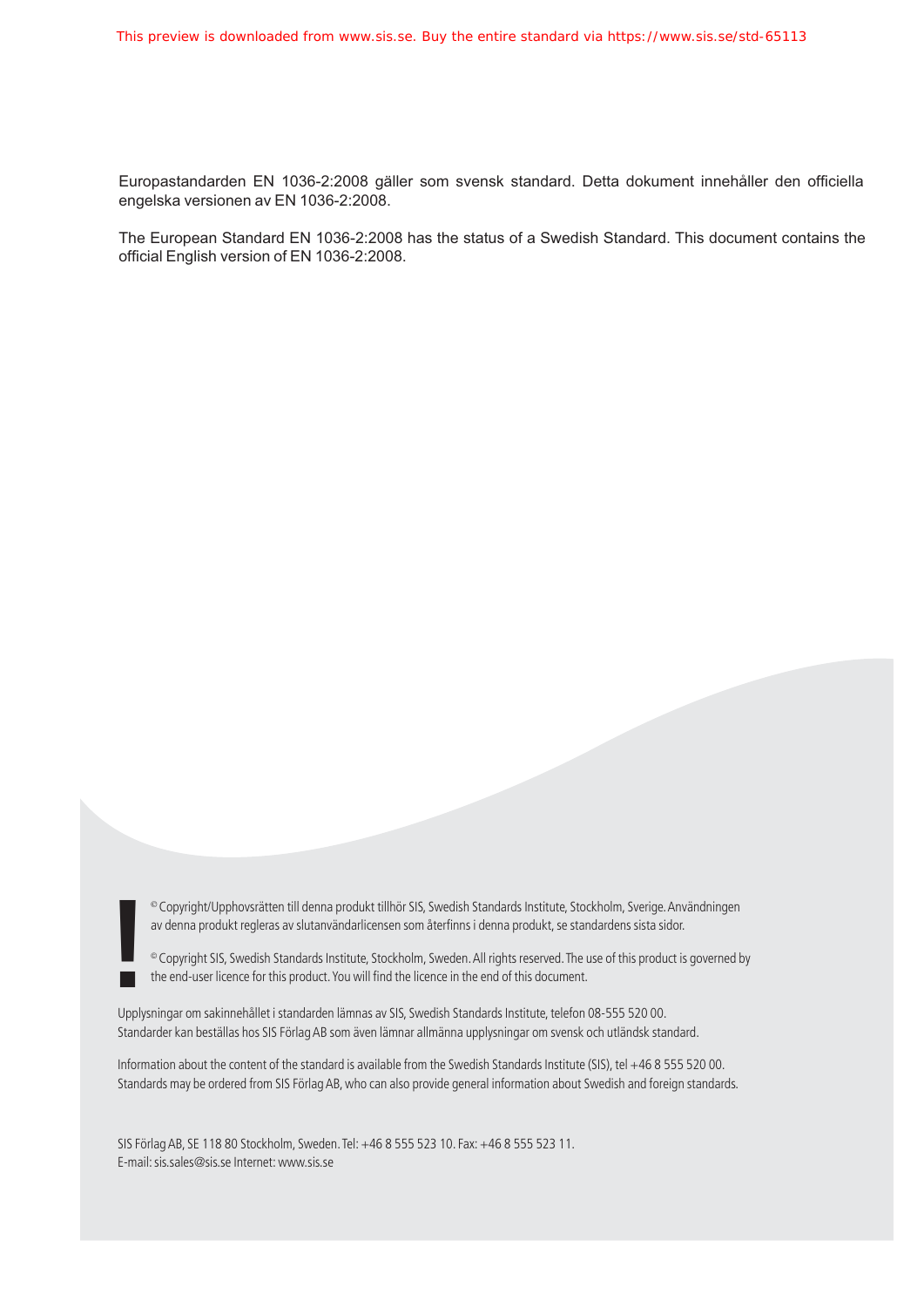This preview is downloaded from www.sis.se. Buy the entire standard via https://www.sis.se/std-65113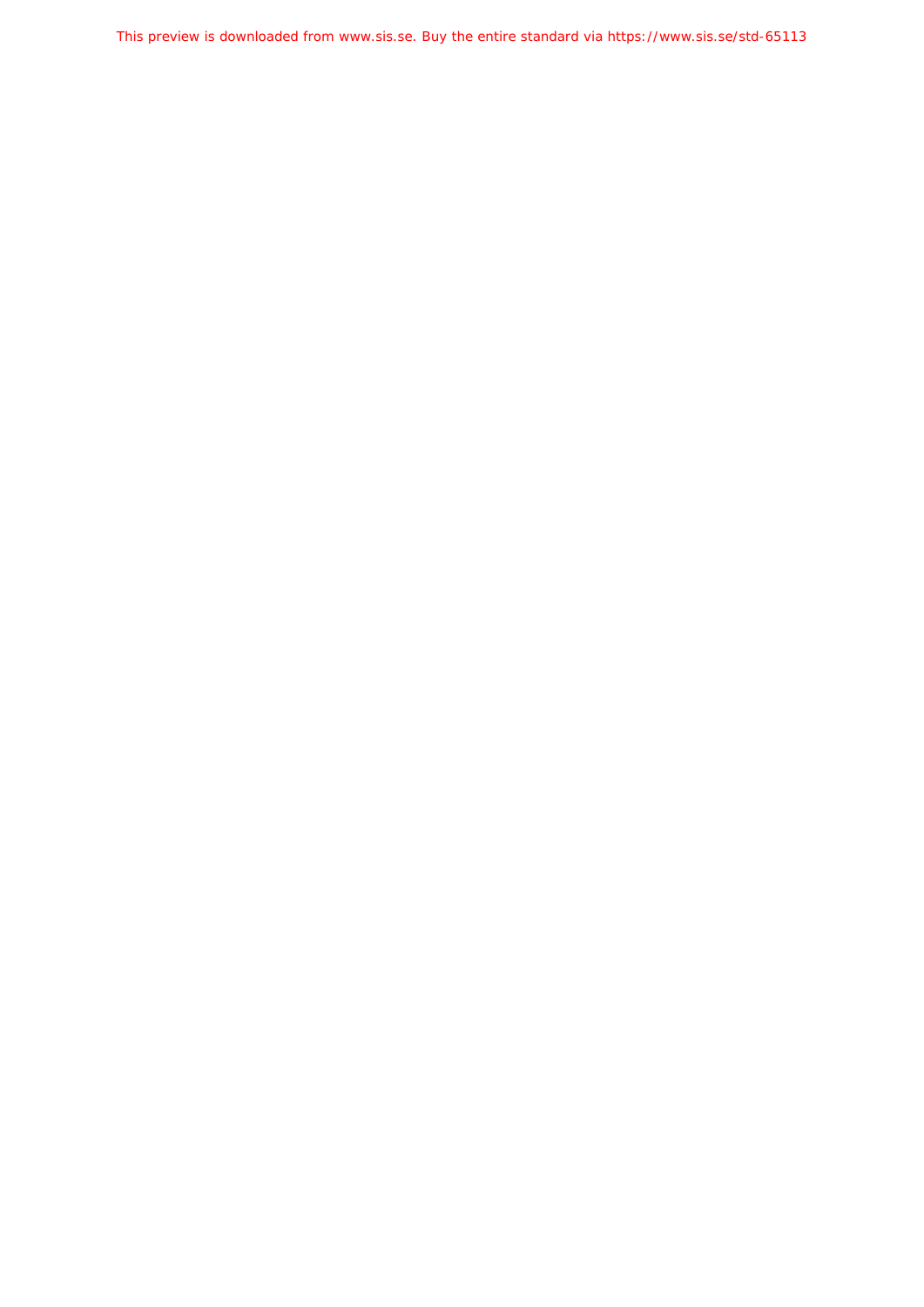## EUROPEAN STANDARD NORME EUROPÉENNE EUROPÄISCHE NORM

## **EN 1036-2**

February 2008

ICS 81.040.20

English Version

### Glass in building - Mirrors from silver-coated float glass for internal use - Part 2: Evaluation of conformity; product standard

Verre dans la construction - Miroirs en glace argentée pour l'intérieur - Partie 2: Evaluation de la conformité; norme de produit

Glas im Bauwesen - Spiegel aus silberbeschichtetem Floatglas für den Innenbereich - Teil 2: Konformitätsbewertung; Produktnorm

This European Standard was approved by CEN on 29 December 2007.

CEN members are bound to comply with the CEN/CENELEC Internal Regulations which stipulate the conditions for giving this European Standard the status of a national standard without any alteration. Up-to-date lists and bibliographical references concerning such national standards may be obtained on application to the CEN Management Centre or to any CEN member.

This European Standard exists in three official versions (English, French, German). A version in any other language made by translation under the responsibility of a CEN member into its own language and notified to the CEN Management Centre has the same status as the official versions.

CEN members are the national standards bodies of Austria, Belgium, Bulgaria, Cyprus, Czech Republic, Denmark, Estonia, Finland, France, Germany, Greece, Hungary, Iceland, Ireland, Italy, Latvia, Lithuania, Luxembourg, Malta, Netherlands, Norway, Poland, Portugal, Romania, Slovakia, Slovenia, Spain, Sweden, Switzerland and United Kingdom.



EUROPEAN COMMITTEE FOR STANDARDIZATION COMITÉ EUROPÉEN DE NORMALISATION EUROPÄISCHES KOMITEE FÜR NORMUNG

**Management Centre: rue de Stassart, 36 B-1050 Brussels**

© 2008 CEN All rights of exploitation in any form and by any means reserved worldwide for CEN national Members.

Ref. No. EN 1036-2:2008: E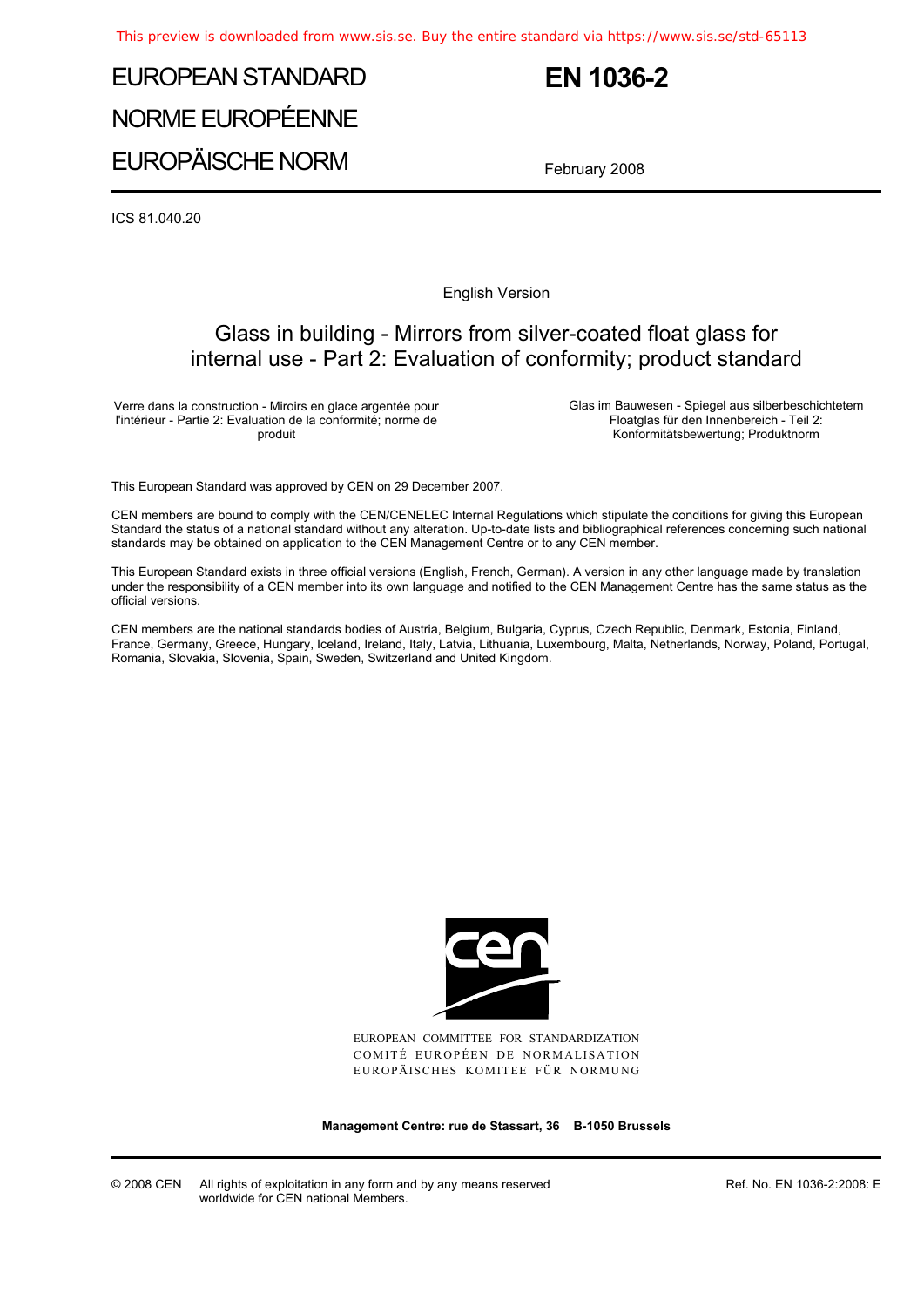This preview is downloaded from www.sis.se. Buy the entire standard via https://www.sis.se/std-65113 SS-EN 1036-2:2008 (E)

## **Contents**

| 1                                                                                |                                                                                                                                                                      |  |  |  |
|----------------------------------------------------------------------------------|----------------------------------------------------------------------------------------------------------------------------------------------------------------------|--|--|--|
| $\mathbf{2}$                                                                     |                                                                                                                                                                      |  |  |  |
| 3                                                                                |                                                                                                                                                                      |  |  |  |
| 4<br>4.1<br>4.2<br>4.3<br>4.3.1<br>4.3.2<br>4.4<br>4.5                           |                                                                                                                                                                      |  |  |  |
| 5<br>5.1<br>5.2<br>5.2.1<br>5.2.2<br>5.2.3<br>5.3                                | Factory production control and inspection of samples in accordance with a                                                                                            |  |  |  |
| 5.4<br>5.5                                                                       | Initial inspection of factory and of factory production control (see 5.1, 1) b)) 14<br>Continuous surveillance and assessment of the factory production control (see |  |  |  |
|                                                                                  |                                                                                                                                                                      |  |  |  |
| 6<br>6.1<br>6.2<br>6.3<br>6.4                                                    |                                                                                                                                                                      |  |  |  |
| A.1<br>A.1.1<br>A.1.2<br>A.1.3<br>A.2<br>A.3<br>A.3.1<br>A.3.2<br>A.3.3<br>A.3.4 |                                                                                                                                                                      |  |  |  |
| B.1<br>B.2<br>B.2.1<br>B.2.2<br>B.2.3<br>C.1                                     | Annex B (informative) Tests for ensuring conformity during factory production control 22                                                                             |  |  |  |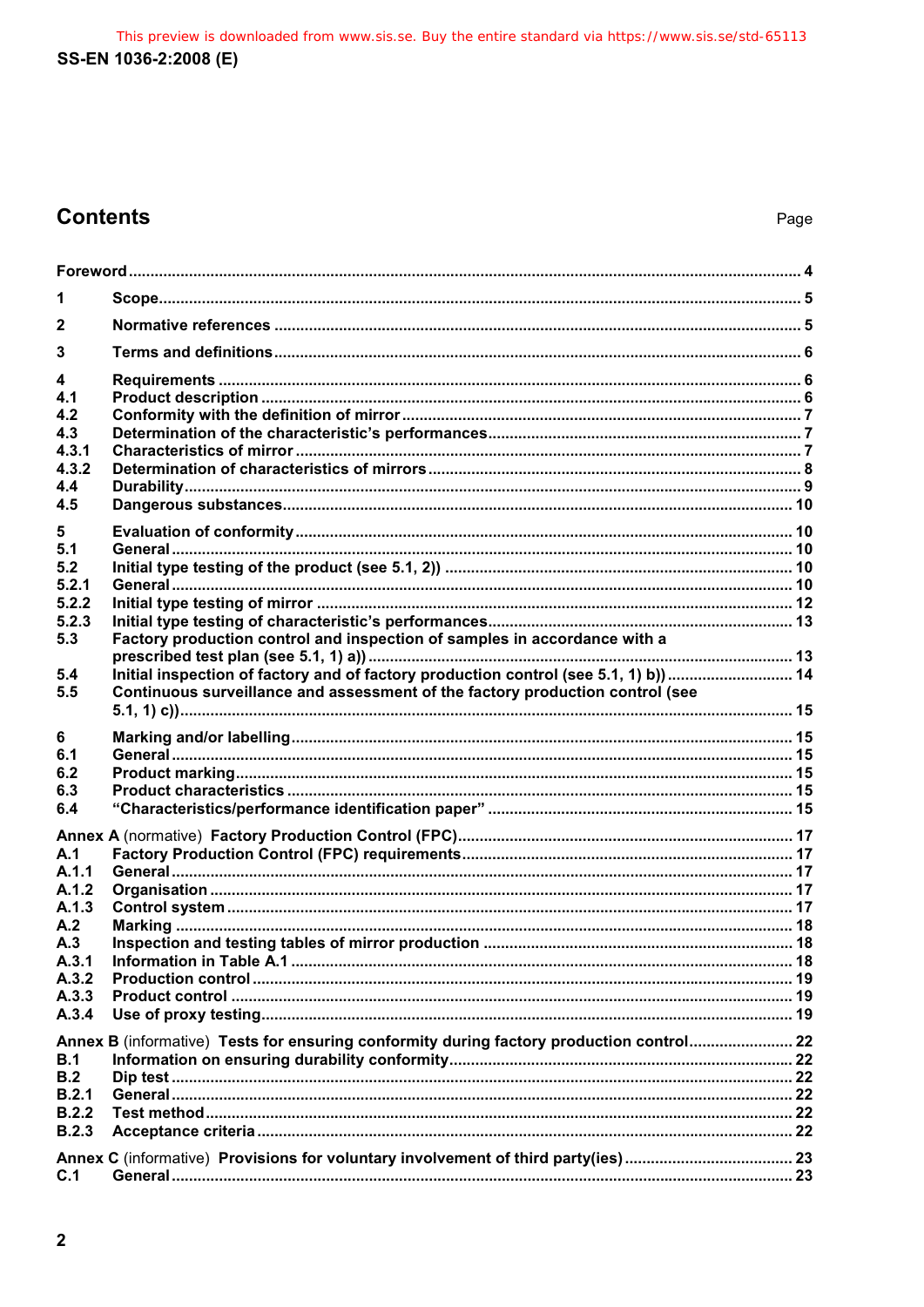|  | SS-EN 1036-2:2008 (E) |  |
|--|-----------------------|--|
|--|-----------------------|--|

| C.2 |                                                                                       |  |
|-----|---------------------------------------------------------------------------------------|--|
| C.3 |                                                                                       |  |
|     | Annex ZA (informative) Clauses of this European Standard addressing the provisions of |  |
|     |                                                                                       |  |
|     |                                                                                       |  |
|     |                                                                                       |  |
|     |                                                                                       |  |
|     |                                                                                       |  |
|     |                                                                                       |  |
|     |                                                                                       |  |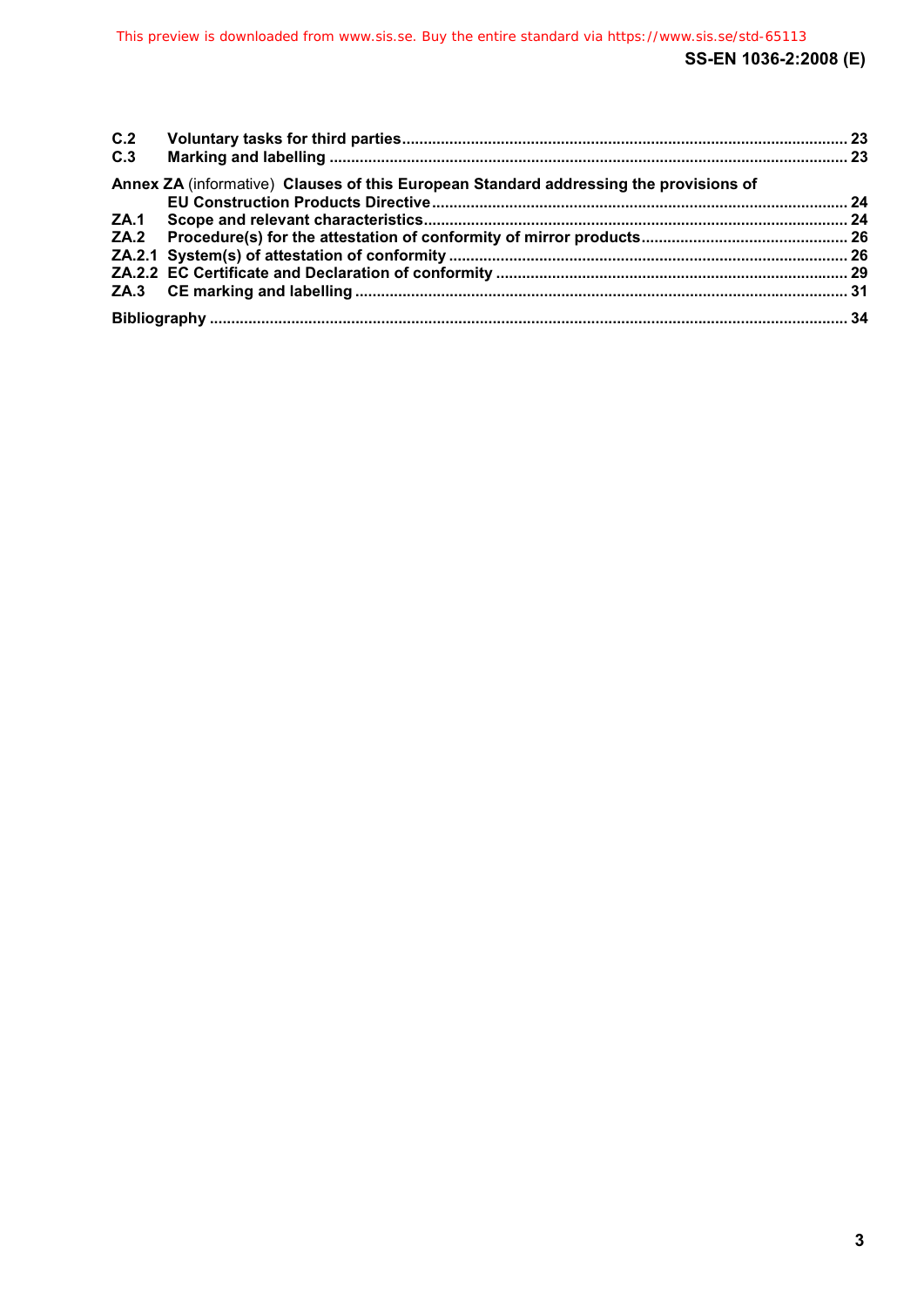### **Foreword**

This document (EN 1036-2:2008) has been prepared by Technical Committee CEN/TC 129 "Glass in building", the secretariat of which is held by NBN.

This European Standard shall be given the status of a national standard, either by publication of an identical text or by endorsement, at the latest by August 2008, and conflicting national standards shall be withdrawn at the latest by August 2008.

Attention is drawn to the possibility that some of the elements of this document may be the subject of patent rights. CEN [and/or CENELEC] shall not be held responsible for identifying any or all such patent rights.

This document has been prepared under a mandate given to CEN by the European Commission and the European Free Trade Association, and supports essential requirements of EU Directive(s).

For relationship with EU Directive(s), see informative Annex ZA which is an integral part of this document.

EN 1036 *Glass in building — Mirrors from silver-coated float glass for internal use* consists of the following parts:

*Part 1: Definition, requirements and test methods* 

#### *Part 2: Evaluation of conformity; product standard*

According to the CEN/CENELEC Internal Regulations, the national standards organizations of the following countries are bound to implement this European Standard: Austria, Belgium, Bulgaria, Cyprus, Czech Republic, Denmark, Estonia, Finland, France, Germany, Greece, Hungary, Iceland, Ireland, Italy, Latvia, Lithuania, Luxembourg, Malta, Netherlands, Norway, Poland, Portugal, Romania, Slovakia, Slovenia, Spain, Sweden, Switzerland and the United Kingdom.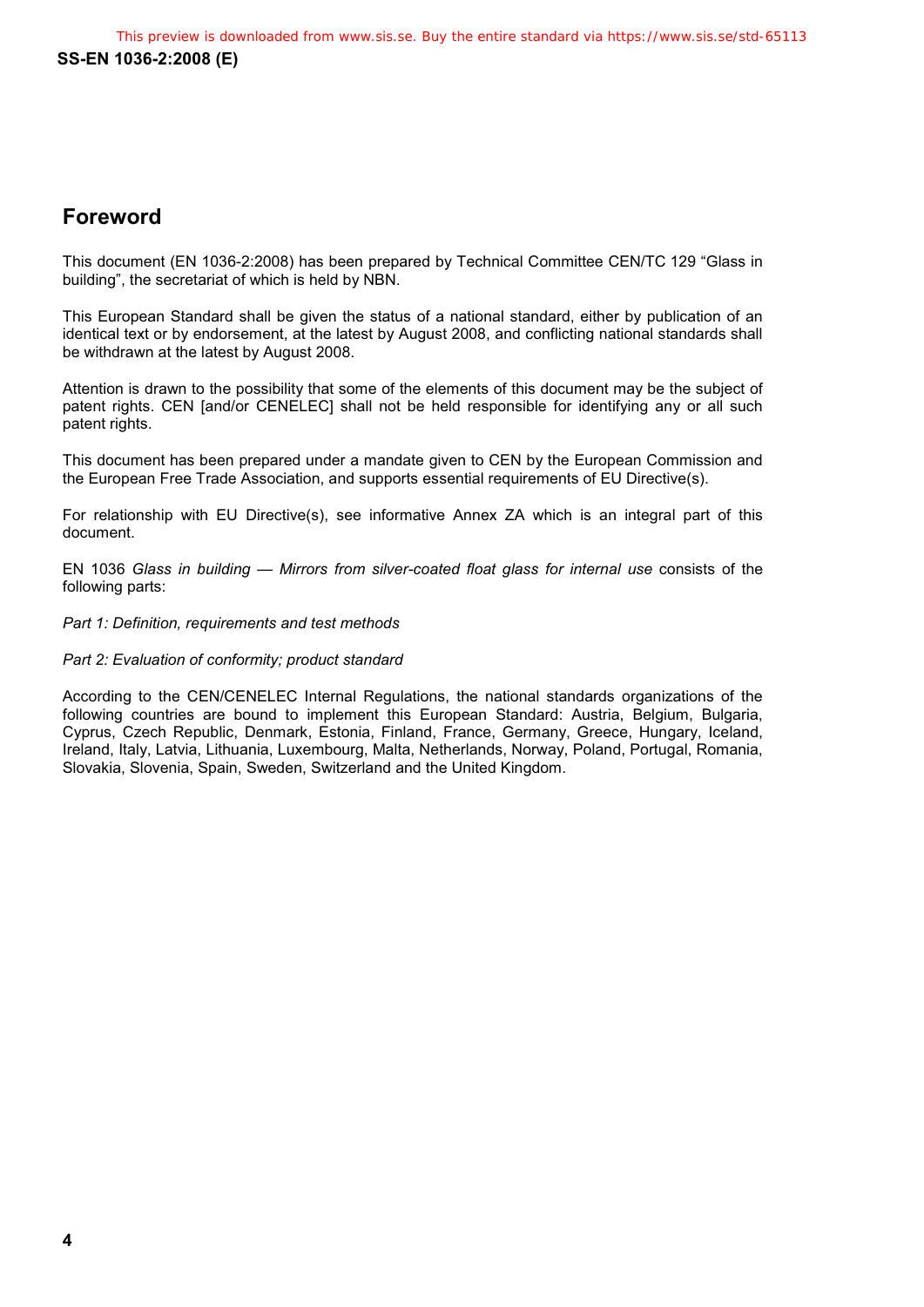#### **1 Scope**

This European Standard specifies requirements, the evaluation of conformity and the factory production control of flat mirrors from silver-coated float glass for internal use in buildings.

NOTE For glass products with electrical wiring or connections for, e.g. alarm or heating purposes, other directives, e.g. Low Voltage Directive, may apply.

#### **2 Normative references**

The following referenced documents are indispensable for the application of this document. For dated references, only the edition cited applies. For undated references, the latest edition of the referenced document (including any amendments) applies.

EN 356, *Glass in building — Security glazing — Testing and classification of resistance against manual attack*

EN 410, *Glass in building — Determination of luminous and solar characteristics of glazing*

EN 572-1, *Glass in building — Basic soda lime silicate glass products — Part 1: Definition and general physical and mechanical properties*

EN 572-2, *Glass in building — Basic soda lime silicate glass products — Part 2: Float glass*

EN 572-8, *Glass in building — Basic soda lime silicate glass products — Part 8: Supplied and final cut sizes*

EN 673, *Glass in building — Determination of thermal transmittance (U value) — Calculation method*

EN 1036-1:2007, *Glass in building — Mirrors from silver-coated float glass for internal use — Part 1: Definitions, requirements and test methods*

EN 1063, *Glass in building — Security glazing — Testing and classification of resistance against bullet attack*

EN 12600, *Glass in building — Pendulum test — Impact test method and classification for flat glass*

EN 12758, *Glass in building — Glazing and airborne sound insulation — Product descriptions and determination of properties*

EN 12898, *Glass in building — Determination of the emissivity*

EN 13501-1, *Fire classification of construction products and building elements — Part 1: Classification using data from reaction to fire tests*

EN 13501-2, *Fire classification of construction products and building elements — Part 2: Classification using data from fire resistance tests, excluding ventilation services*

EN 13501-5, *Fire classification of construction products and building elements — Part 5: Classification using data from external fire exposure to roofs tests*

EN 13541, *Glass in building — Security glazing — Testing and classification of resistance against explosion pressure*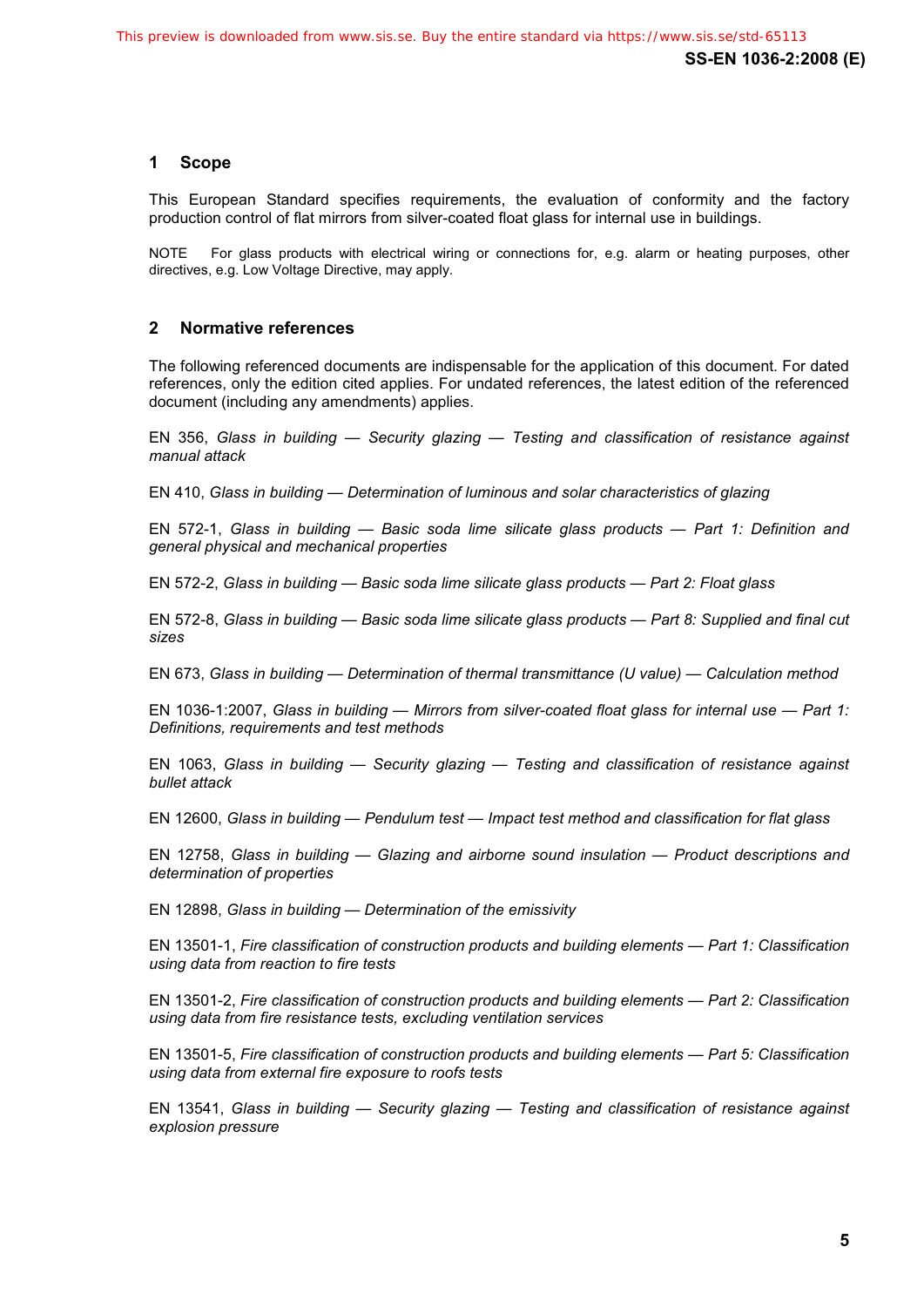**SS-EN 1036-2:2008 (E)** This preview is downloaded from www.sis.se. Buy the entire standard via https://www.sis.se/std-65113

#### **3 Terms and definitions**

For the purpose of this document, the terms and definitions given in EN 1036-1:2007 and the following apply.

#### **3.1**

#### **Initial Type Testing (ITT)**

determination of the performance of a product (characteristic, durability), on the basis of either actual tests or other procedures (such as conventional, standardised, tabulated or general accepted values, standardised or recognised calculation methods, test reports when made available,…), in accordance with this European Standard that demonstrates compliance with this European Standard

#### **3.2**

#### **test report**

document that covers the results of tests undertaken on a representative sample of the product from production or on a prototype design of the product

#### **3.3**

#### **product description**

document that details the relevant parameters, e.g. process conditions, structure, for defining a product that complies with the standard. It includes specific reference(s) to characteristics that are modified by the production process

#### **3.4**

#### **significant change**

variation in performance beyond the permitted tolerance for the characteristic

#### **4 Requirements**

#### **4.1 Product description**

For conformity purposes the mirror manufacturer is responsible for the preparation and maintenance of the product description. This description shall describe the product and/or product families.

Disclosure of the product description shall be at the discretion of the mirror manufacturer or his agent except in the case of regulatory requirements.

The description shall contain at least a normative part. The description may also contain an informative part, when the manufacturer foresees further development of the product.

The normative part of the description shall contain the following information:

- reference to EN 1036-1 and -2 and all other standards with which the manufacturer claims compliance;
- materials making up the layers of the mirror;
- glass substrates.

The layers may be listed either in full, i.e. chemical composition, or by manufacturers' code.

The substitution of materials shall maintain the conformity with the product description. The substituting material can be added to the product description when compliance has been demonstrated.